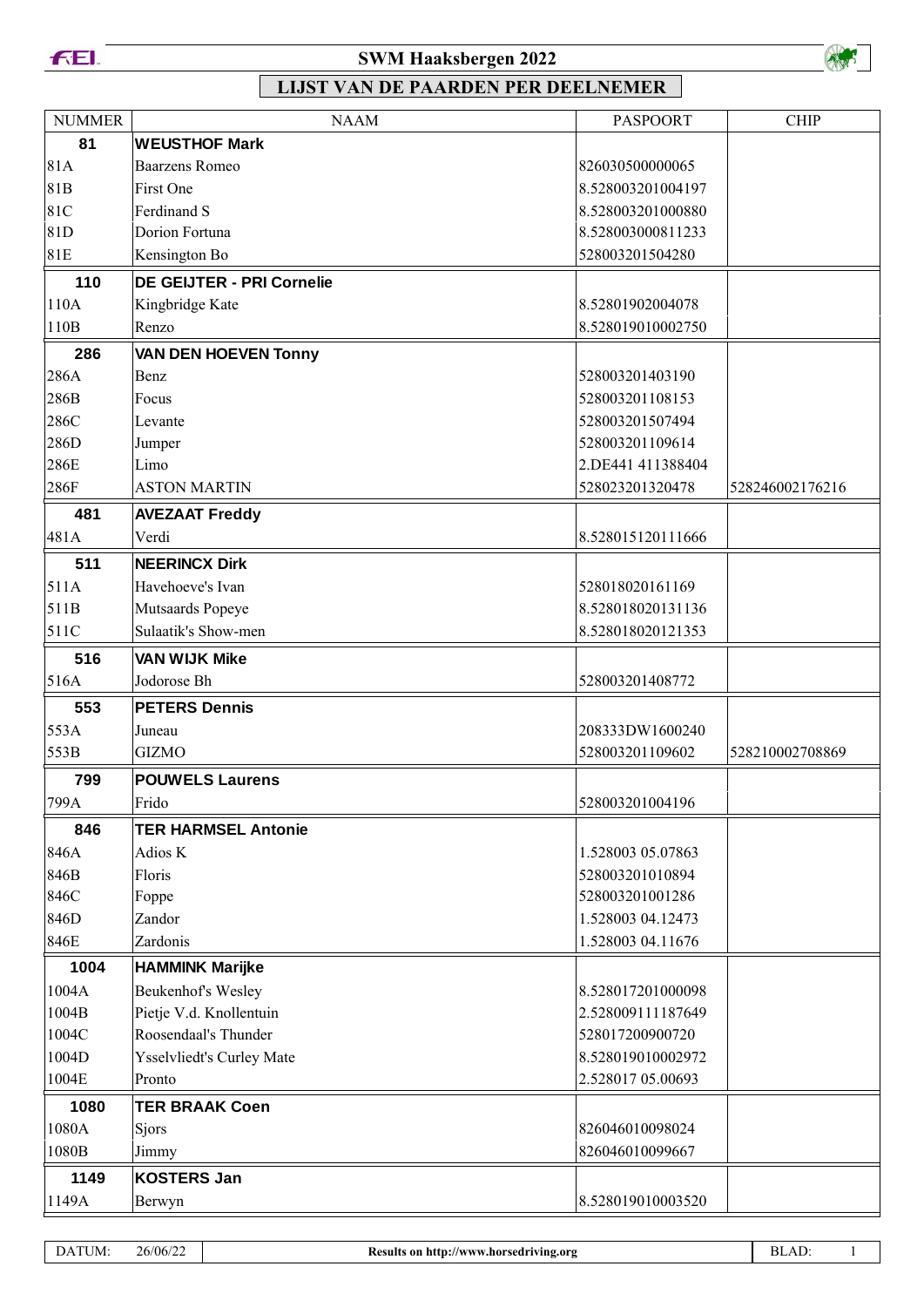

## **SWM Haaksbergen 2022**



| <b>NUMMER</b> | <b>NAAM</b>                      | <b>PASPOORT</b>   | <b>CHIP</b> |
|---------------|----------------------------------|-------------------|-------------|
| 1230          | <b>FIX Willem</b>                |                   |             |
| 1230A         | Ricks                            | 8.528018020091250 |             |
| 1230B         | Silver - Shadow                  | 2.528018020071237 |             |
| 1278          | <b>TUTERT Esther</b>             |                   |             |
| 1278A         | Valco                            | 528008100050210   |             |
| 1278B         | Double Trouble                   | 8.528017201400442 |             |
| 1278C         | Lei                              | 528017201001045   |             |
| 1319          | <b>EIKENAAR Marcel</b>           |                   |             |
| 1319A         | Willems Walser                   | 8.07015584        |             |
| 1491          | <b>VENEMA Harry</b>              |                   |             |
| 1491A         | Westerhuis Liefje                | 2.528017 05.00068 |             |
| 1491B         | Westerhuis Fleur                 | 2.528017 06.00008 |             |
| 1491C         | Vitor                            | 8.528017201400375 |             |
| 1491D         | Duncan                           | 8.528017201400676 |             |
| 1577          | <b>MEULENKAMP André</b>          |                   |             |
| 1577A         | Dazzler                          | 528003200807010   |             |
| 1659          | <b>VAN LAMBALGEN - H Desiree</b> |                   |             |
| 1659A         | Nightjoetsjni's Grevenrit        | 8.528008150055215 |             |
| 1781          | <b>MULDER Eric</b>               |                   |             |
| 1781A         | Aeringur Kandi                   | 528011009100008   |             |
| 1781B         | Asi Kandia                       | 2.NL2007100080    |             |
| 1781C         | DagrÃ <sup>1</sup> n Kandia      | 528011010200187   |             |
| 1781D         | Dalmann Kandia                   | 528011010100188   |             |
| 1781E         | Zozo Naskur Kandia               | 2.NL2006100037    |             |
| 1785          | <b>DE KONING Hanne-Louise</b>    |                   |             |
| 1785A         | Macho Van De Koemkolk            | 2.vb.1526         |             |
| 1785B         | Eastwick Unithor                 | 8.528028000001894 |             |
| 1990          | <b>VAN BEEK Rene</b>             |                   |             |
| 1990A         | Elkupke-H                        | 528003200911302   |             |
| 1996          | <b>DEKKERS DaniëI</b>            |                   |             |
| 1996A         | Dyno                             | 8.528003000809495 |             |
| 1996B         | Zolie                            | 1.528003 04.00277 |             |
| 2014          | <b>SCHMITZ Hellen</b>            |                   |             |
| 2014A         | Hatchikidee                      | $\overline{c}$    |             |
| 2014B         | Madam Mikmak                     | 2.VB.1430         |             |
| 2014C         | Meneer Nielson                   | 528008201700303   |             |
| 2133          | <b>LIMPENS Rene</b>              |                   |             |
| 2133A         | Bruintje                         | 8.528015120130030 |             |
| 2133B         | Crimond Elgan                    | 8.80024           |             |
| 2133C         | Goldberg's Clay                  | 8.528017201000524 |             |
| 2133D         | Kanjer                           | 528027030001278   |             |
| 2133E         | Rivaldo                          | 8.528017 06.00685 |             |
| 2158          | <b>HOLTIES Arjen</b>             |                   |             |
| 2158A         | Char Minder                      | 528003200702515   |             |
| 2158B         | Lambertus                        | 528003201601110   |             |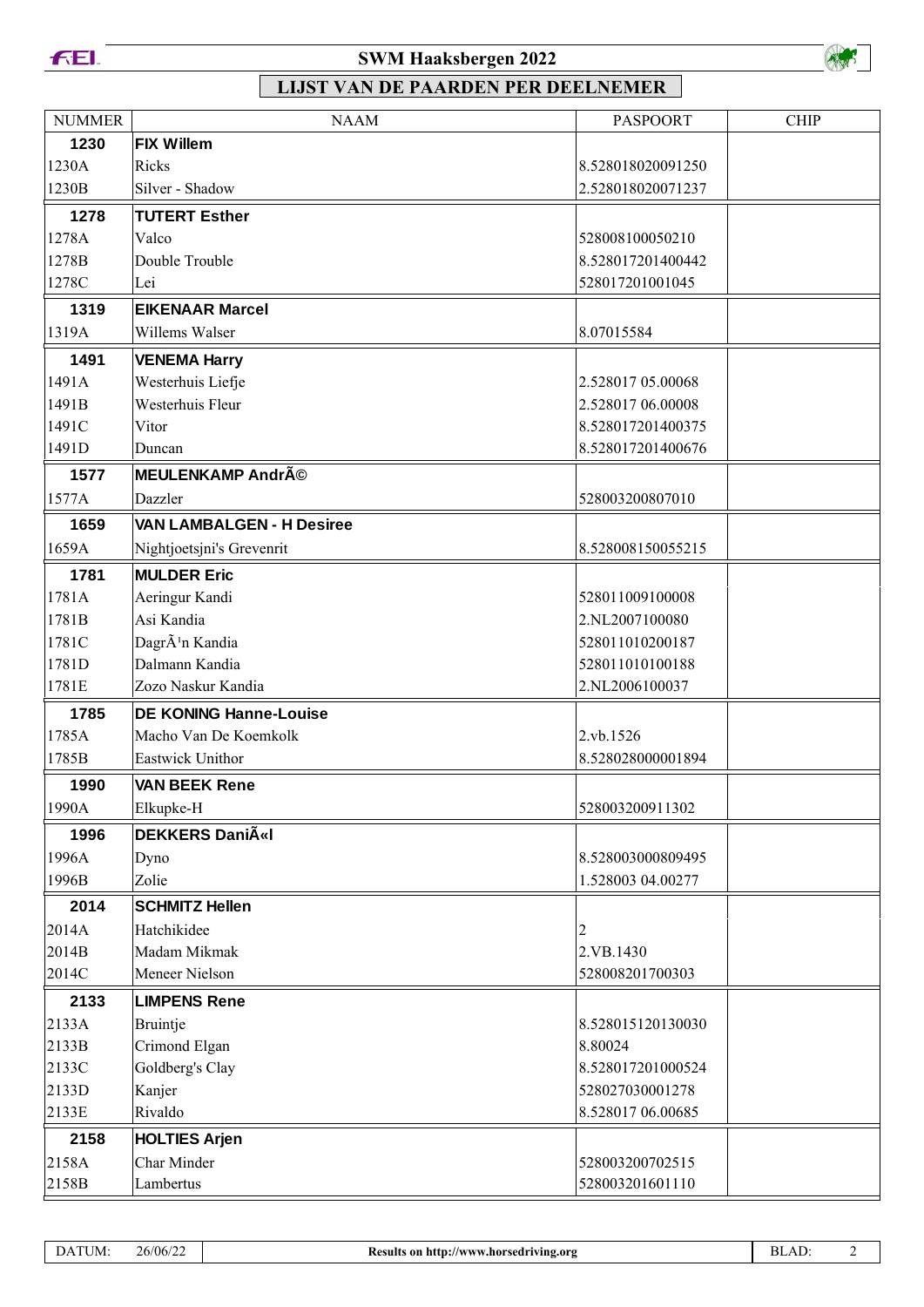

### **SWM Haaksbergen 2022**



| <b>NUMMER</b> | <b>NAAM</b>                      | <b>PASPOORT</b>   | <b>CHIP</b> |
|---------------|----------------------------------|-------------------|-------------|
| 2600          | <b>DIBBITS Arie</b>              |                   |             |
| 2600A         | Kensington                       | 528003201503817   |             |
| 3095          | <b>WEVERS Mathijn</b>            |                   |             |
| 3095A         | Incredible HBC                   | 8.528003201302484 |             |
| 3095B         | Wonder Boy                       | 528003200300071   |             |
| 3095C         | <b>Ballantine's</b>              | 8.528003 06.10011 |             |
| 3095D         | Guus                             | 528003201103497   |             |
| 3141          | <b>HAARHUIS Raimond</b>          |                   |             |
| 3141A         | fernando                         | 528003201004380   |             |
| 3141B         | Evelien                          | 8.528003200900085 |             |
| 3141C         | Lowland'S Liberty Omhg           | 528003201604732   |             |
| 3192          | <b>WITTEVEEN - VERSL Marieke</b> |                   |             |
| 3192A         | Diamond                          | 8.528017201300169 |             |
| 3286          | <b>SPIT Theo</b>                 |                   |             |
| 3286A         | Caesar                           | 528003200700720   |             |
| 3294          | <b>GORIS Frits</b>               |                   |             |
| 3294A         | Gentle                           | 8.528015020100193 |             |
| 3329          | <b>VAN DER DEEN Victoria</b>     |                   |             |
| 3329A         | El Capone Jdj                    | 8.528003200913336 |             |
| 3476          | <b>VEGTERLO Ophelie</b>          |                   |             |
| 3476A         | Goldsberg's Calvin               | 8.528017201000465 |             |
| 3476B         | Templedruid Santi                | 8.826046020157104 |             |
| 3476C         | Tyson-Fury                       | 528017201700691   |             |
| 3483          | <b>TER BRAAK Bram</b>            |                   |             |
| 3483A         | Ricky                            | 528019090008057   |             |
| 3578          | <b>VEERENHUIS - NOORD Nienke</b> |                   |             |
| 3578A         | Condor                           | 8.528019010002766 |             |
| 3578B         | Calypso                          | 8.DE 434340375407 |             |
| 3627          | <b>POSTMA Marlou</b>             |                   |             |
| 3627A         | Thunder's Renz                   | 8.528017201300491 |             |
| 3627B         | Tyfry Soloman                    | 8.826046010071768 |             |
| 3630          | <b>VAN OLST Oniek</b>            |                   |             |
| 3630A         | Shyra Silver Shadow              | 8.528009121194279 |             |
| 3712          | <b>ROELINK Mark</b>              |                   |             |
| 3712A         | Let It Be Eb                     | 528003201608127   |             |
| 3755          | <b>VINK Ischa</b>                |                   |             |
| 3755A         | Sam                              | 8.528019010003348 |             |
| 3755B         | Storm                            | 8.826046010096661 |             |
| 3864          | <b>KLEINJAN Lisa</b>             |                   |             |
| 3864A         | Kylian - Woma                    | 528003201501570   |             |
| 3887          | <b>ELBURG Jorn</b>               |                   |             |
| 3887A         | Llanfrechfa Stevie-G             | 8.98845           |             |
| 3887B         | Wohld Neal                       | 8.DE422.220117906 |             |
| 3892          | <b>REINTS Larissa</b>            |                   |             |
| 3892A         | Vinn                             | 528008160018416   |             |
|               |                                  |                   |             |